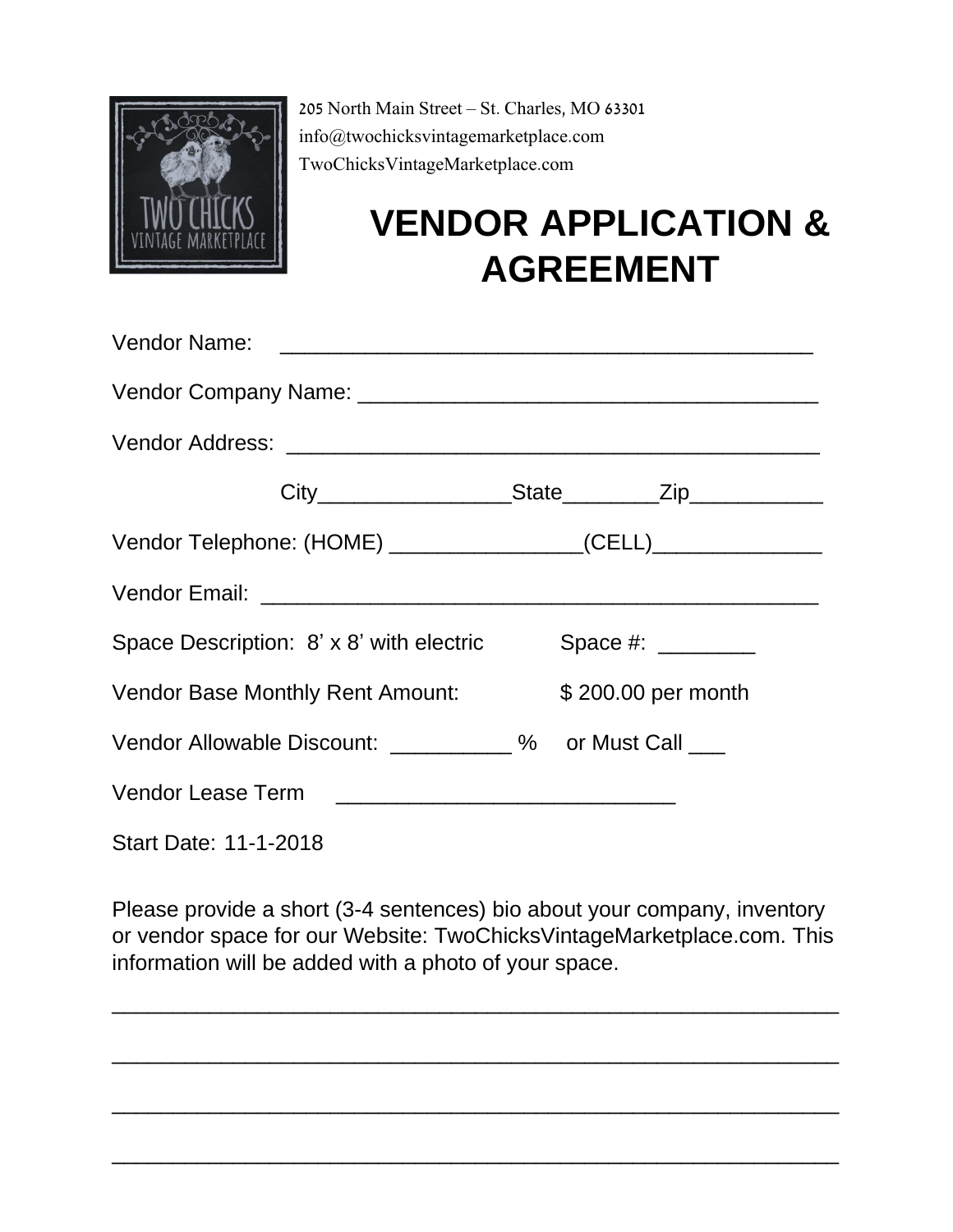## IT IS AGREED:

1. Two Chicks Vintage Marketplace (TCVM) is the owner/operator of the store located at 205 North Main Street, St. Charles, MO 63301.

2. A Vendor is a person who leases space at a regular recurring monthly rental charge based upon size and location, plus a 10% commission on all sales on TCVM premises for unique/antique/vintage/re-purposed sales.

3. Vendor shall occupy only that space as is mutually agreed upon by the parties and will be initially assigned to Vendor in accordance with the TCVM name and numbering system as noted by the space identification information shown below.

4. Vendor shall keep their assigned space neat, clean, organized and tastefully arranged with approved unique/antique/vintage/re-purposed merchandise to maximize its visual appeal, allow for freedom of movement and perusal by invitees, and be free of danger, obstructions or clutter. Vendor shall also periodically reorganize, freshen and re-merchandise their space, and Vendor shall continuously replenish sold merchandise and introduce or rotate fresh merchandise within their space.

5. Vendor's items shall be approved by TCVM as to acceptability and quality. TCVM may, in its sole discretion, determine items of a vendor to be unfit for display and sale at TCVM premises and shall cause the items to be removed from the sales area.

6. TCVM shall provide for Vendors' reasonable heating, air conditioning, lighting, and general area cleaning, interior/exterior building maintenance, front-desk cashier services, sales accounting and monthly distribution and/or invoicing on Vendor's account.

7. Vendor shall pay TCVM the amount indicated above, per month, for base rent for the assigned space indicated above at TCVM. Vendor's base rent is due by direct payment from Vendor to TCVM at the beginning of each month. Base rents not received by the 5<sup>th</sup> day of each month are subject to a ten percent (10%) late payment charge. Rent shall be made in the form of **cash or check only.** All other charges or credits to Vendors shall be reconciled and invoiced, with payment if applicable, at the end of each monthly period and TCVM shall have the express right to deduct any monies owed to it from any monthly remittance due to Vendors from sales or other credits.

8. Vendors will agree to a 90-day length of stay commitment with a 30-day notice of intention to vacate space given on the first day of the month. Upon 30-day notice, Vendor must vacate space by the last day of the month and leave space clean with no damage. Vendor can be held responsible for all cost to repair any damage to walls, floor or TCVM assets that Vendor may have caused in their assigned space.

9. TCVM will reconcile sales activities and all other charges and credits due to Vendors on a monthly basis with payments, invoices and accounting reports to be processed and provided to Vendor as soon after the end of each month as is practicable.

10. Vendor accepts full responsibility for reporting and remitting their appropriate taxation to the State and Federal authorities, and Vendors hold TCVM harmless from